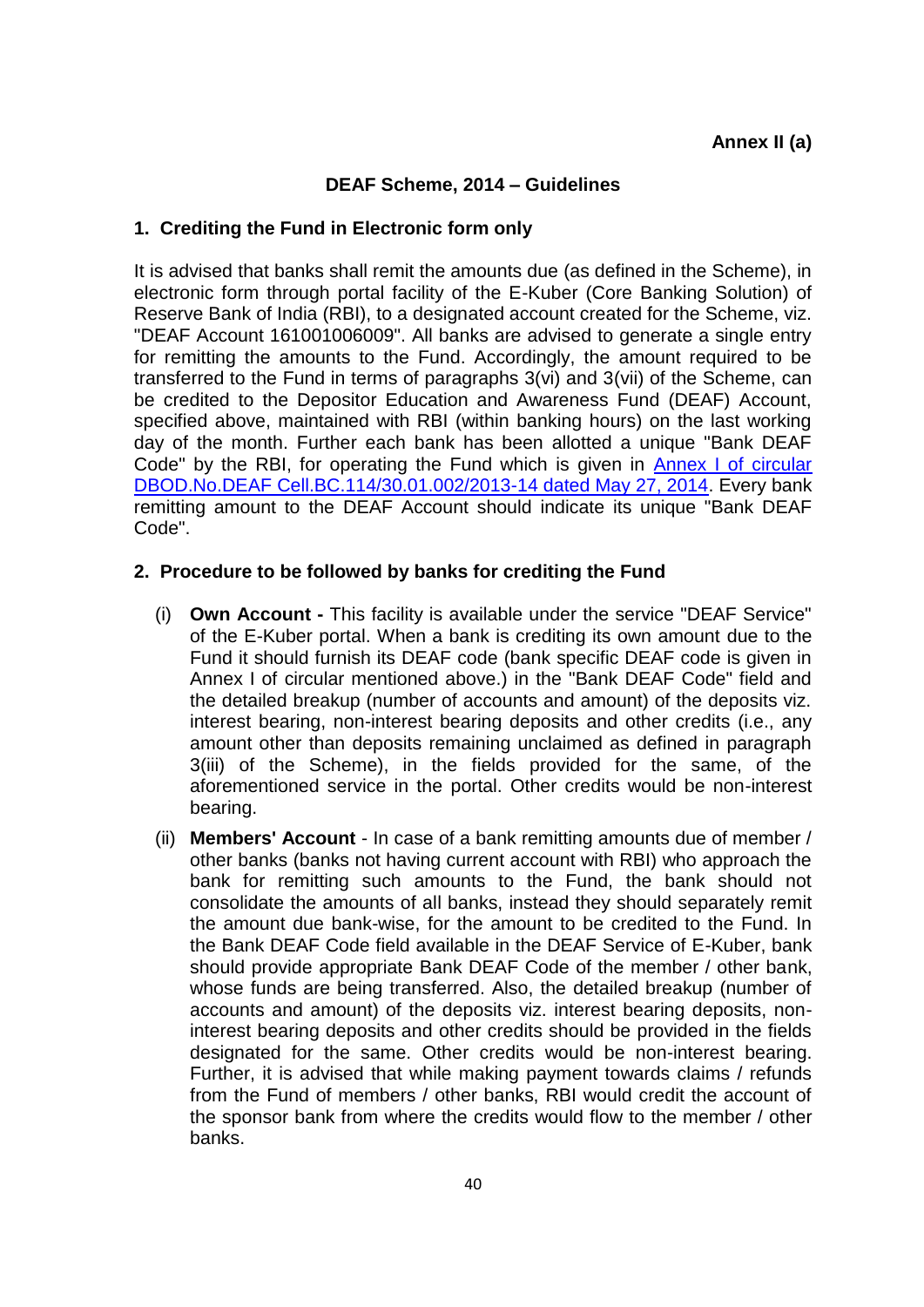### **3. Returns prescribed**

In terms of paragraph 5 of the Scheme, banks shall, furnish returns duly audited to RBI in the form and manner prescribed. In this regard, all banks are advised to furnish returns duly audited as per details given below :

- (i) **Form I -** Banks shall submit a consolidated return on the date of transferring the amount to the Fund furnishing the total amount credited (indicating separately the amount of interest bearing deposits, non-interest bearing deposits and other credits transferred). For each tranche transferred to the Fund, banks shall maintain complete details viz., name of customer, account number, amount, including interest accrued, transferred to the Fund, date of transfer to the Fund and other related documents, etc. These details / documents shall be maintained by the banks tranche-wise.
- (ii) **Form II -** A monthly return to be submitted by the bank for the total amount of funds transferred to the Fund (indicating interest bearing deposits, noninterest bearing deposits and other credits). The return shall be forwarded by 15th of the succeeding month.

Since there is a considerable overlap between Form I and Form II, it has been decided to club Form I and Form II together in a new form, "Form I & II" as annexed. The periodicity, the last date of submission and all other instructions contained in paragraphs 4 and 5 of the said circular dated May 27, 2014, as applicable to the existing Form II, will be applicable to the new "Form I & II"

- (iii) **Form III** In terms of paragraph 4 (i) of the Scheme, in case of demand from a customer / depositor whose unclaimed amount / deposit had been transferred to Fund, banks shall repay the customer / depositor, along with interest, if applicable, and lodge a claim for refund from the Fund for an equivalent amount paid to the customer / depositor. In case of any claim for refund of the part amount by the depositor, whose unclaimed amount / inoperative deposit had been transferred to the Fund, the bank shall claim the entire amount transferred to the Fund in respect of such depositor along with interest payable, if any, from the Fund. The details of the refund made by a bank in each calendar month should be furnished in Form III by 15th of the subsequent month. Form III as per should give details i.e., the name of the customer / depositor, date of transfer of the amount to the Fund, date of payment of the amount to the customer, rate of interest claimed from the Fund etc. The return may be forwarded by 15th of the succeeding month to which the claim pertains so as to enable the Reserve Bank to process the same and refund the amount on the last working day of the month. Any return received after 15th of the succeeding month to which the claim pertains, would be processed in the subsequent month.
- (iv) **Form IV -** A monthly consolidated return for claims made by the bank from the Fund may be forwarded by 15th of the succeeding month.
- (v) **Form V -** A yearly return indicating item-wise details of amount due outstanding at the year-end may be submitted within thirty days after the close of each calendar year.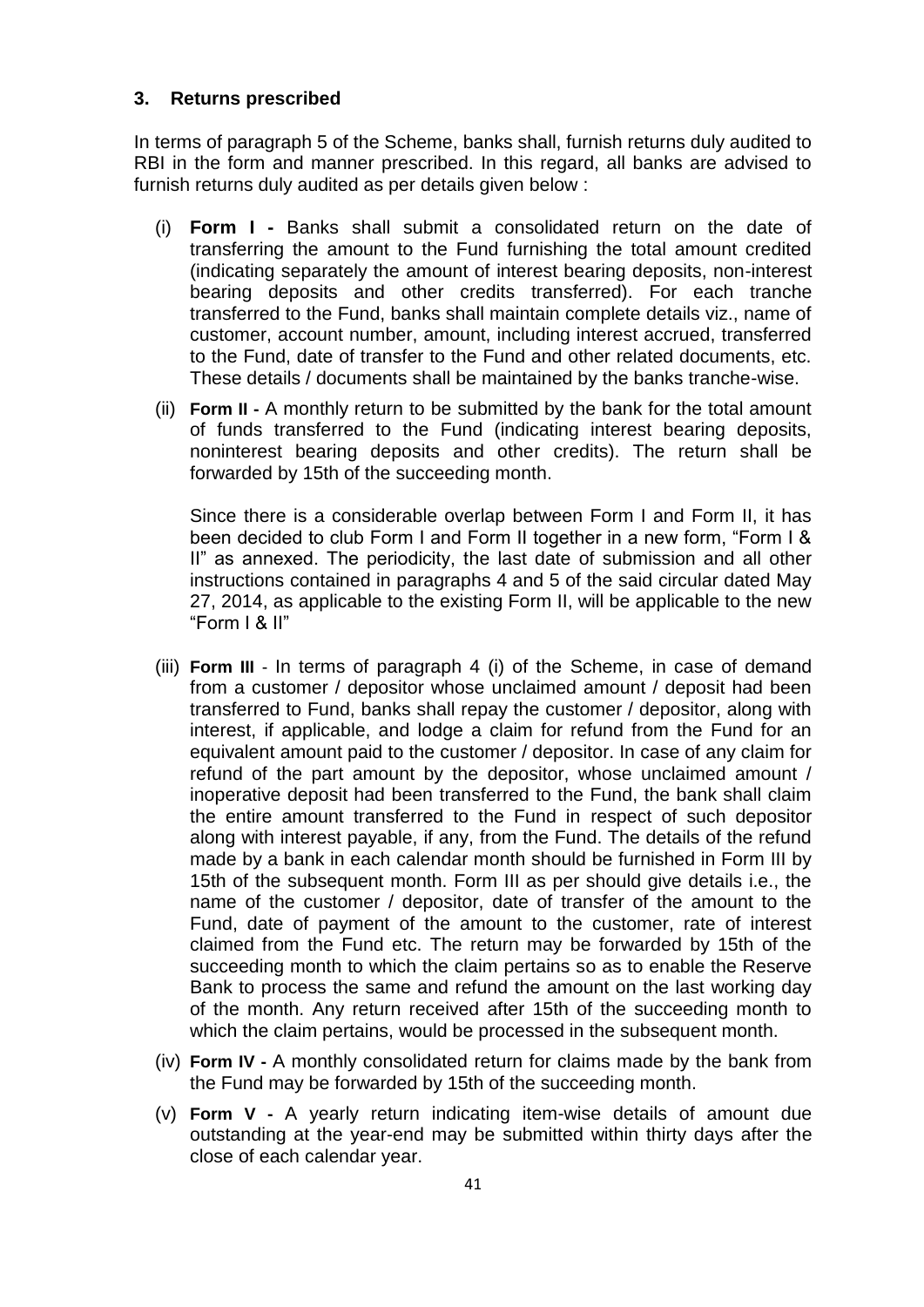It is advised that banks may necessarily furnish the above returns, even if it is a nil return, to the RBI at the periodicity indicated above.

# **4. Audit**

On the date of transferring the amount to the Fund, the bank should maintain customer-wise details verified by the concurrent auditors, including payment of upto-date interest accrued, that has been credited to the deposit account till the date of transfer to the Fund, with respect to interest bearing deposits. With respect to non-interest bearing deposits and other credits transferred to the Fund, customerwise details, duly audited, should be maintained with the bank. The concurrent auditors should also verify and certify that, as per the banks' books, the returns have been correctly compiled by the bank in the monthly and yearly returns submitted to RBI. The above returns shall also be verified by the statutory auditors at the time of annual audit and an Annual Certificate shall be obtained from statutory auditors and forwarded to RBI, certifying that the returns have been correctly compiled by the bank.

# **5. Authorized Signatories**

The banks are advised to furnish true copy of the Resolution of the Board of Directors authorising two officials designated as authorized signatories, who would operate the account jointly, for the claims / refund on behalf of the bank from the Fund. The specimen signatures of the authorised signatories may be duly attested by the Chairman, Executive Director or Chief Executive Officer. The specimen signature of the authorized signatories along with Board Resolution may be forwarded as per the Annex IX.

## **6. Disclosure in Notes to Accounts**

All such unclaimed liabilities (where amount due has been transferred to DEAF) may be reflected as "Contingent Liability - Others, items for which the bank is contingently liable" under Schedule 12 of the annual financial statements. Banks are also advised to disclose the amounts transferred to DEAF under the notes to accounts as per the format given below.

|                                                          |                     | (Amounts in Rs. crore)  |
|----------------------------------------------------------|---------------------|-------------------------|
|                                                          | <b>Current year</b> | <b>Previous</b><br>year |
| Opening balance of amounts transferred<br>to DEAF        |                     |                         |
| Add: Amounts transferred to DEAF during<br>the year      |                     |                         |
| Less: Amounts reimbursed by DEAF<br>towards claims       |                     |                         |
| Closing balance of amounts transferred to<br><b>DEAF</b> |                     |                         |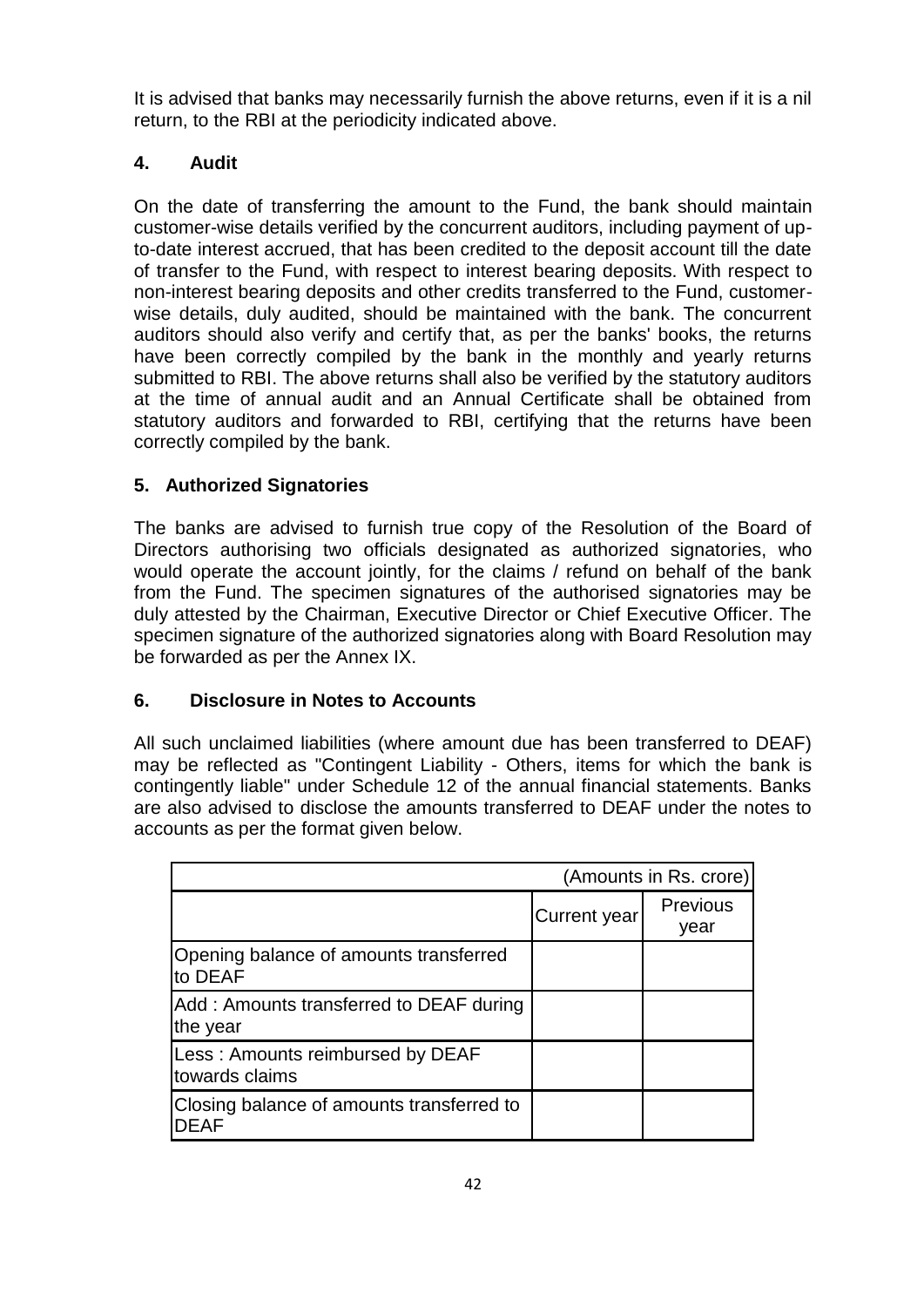The above returns duly certified by the auditors may be forwarded in original, to the Chief General Manager, Reserve Bank of India, Department of Banking Operations & Development, Central Office, DEAF Cell, 12th Floor, Shahid Bhagat Singh Road, Fort, Mumbai - 400001, as also scanned copy in pdf format by email. The statutory auditors' Annual Certificate as mentioned in paragraph 5.6.6 above may also be forwarded at the above address along with a scanned copy in pdf format by e-mail.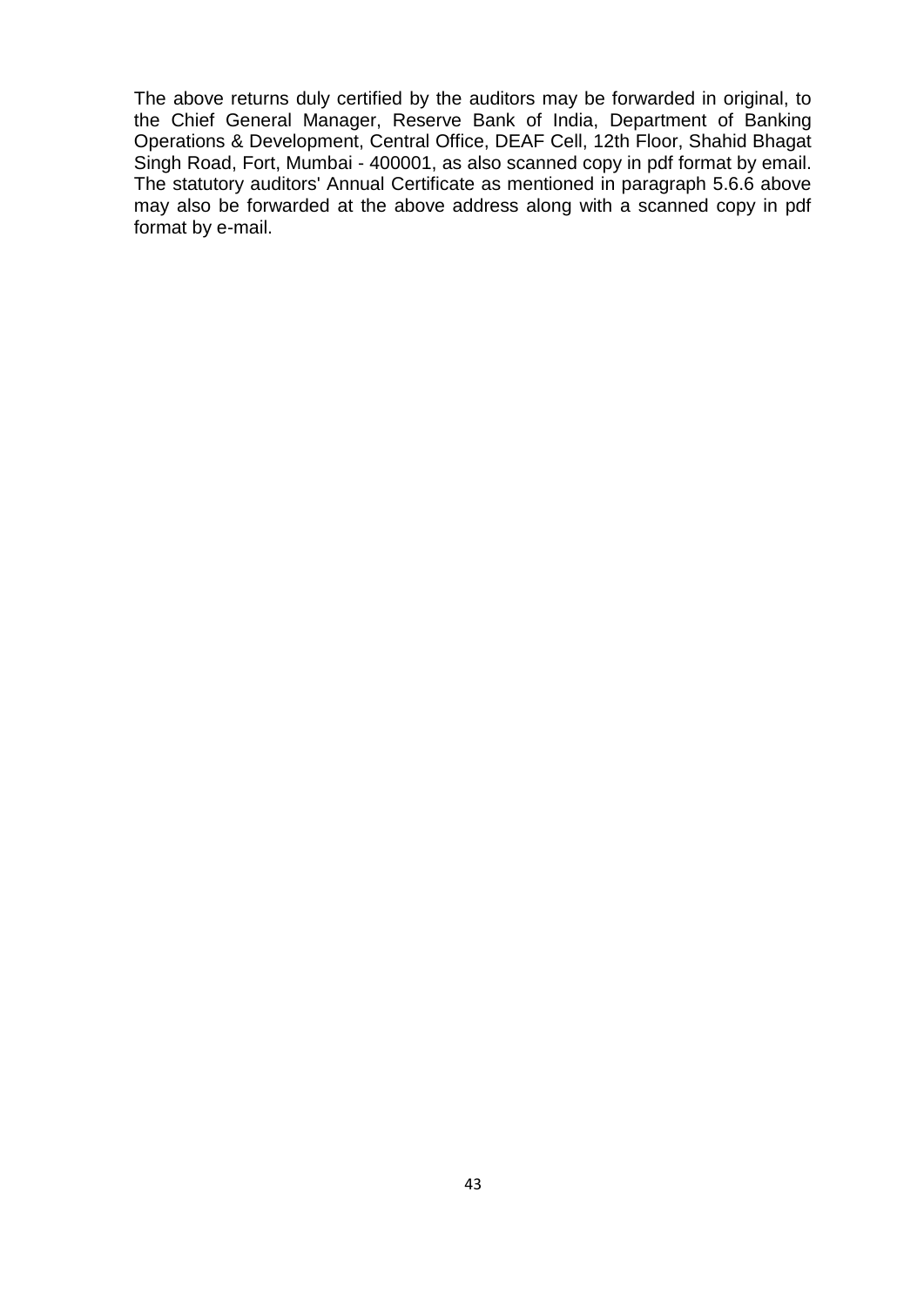## **Form I & II**

Monthly Return of unclaimed deposits/credits/ accounts/ in India which have not been operated upon/remaining unclaimed for 10 years or more as on the date of the return and transferred to the DEAF Account. **(To be submitted to the Reserve Bank by 15th of the succeeding month)**

Name of the bank **Bank DEAF Code allotted by RBI**------------------------------------------------- **If remitted through sponsor bank Name of the Sponsor Bank ---------------------------------------------------------** Month \_\_\_\_\_\_\_\_ Year **Date of Transfer to the Fund-**

|                                      |                                                                                                                          |                                             |                                                                                |                                                   |                                                   |                                            | (Amount in Rupees) |                                            |               |
|--------------------------------------|--------------------------------------------------------------------------------------------------------------------------|---------------------------------------------|--------------------------------------------------------------------------------|---------------------------------------------------|---------------------------------------------------|--------------------------------------------|--------------------|--------------------------------------------|---------------|
| $\overline{\text{Sr.}}$<br><b>No</b> | <b>Particulars</b>                                                                                                       |                                             | Non-interest<br><b>Interest bearing</b><br><b>Deposits</b><br>bearing Deposits |                                                   | <b>Other Credits</b><br>(Non-interest<br>bearing) |                                            | <b>Total</b>       |                                            |               |
|                                      |                                                                                                                          | (a)                                         |                                                                                | (b)                                               |                                                   | (c)                                        |                    | $(d) = (a) + (b) + (c)$                    |               |
|                                      |                                                                                                                          | <b>Numb</b><br>er of<br><b>Accou</b><br>nts | <b>Amount</b>                                                                  | <b>Number</b><br><b>of</b><br><b>Accoun</b><br>ts | <b>Amount</b>                                     | <b>Number</b><br>of<br><b>Accoun</b><br>ts | <b>Amount</b>      | <b>Number</b><br>of<br><b>Accoun</b><br>ts | <b>Amount</b> |
| $\overline{1}$                       | Opening<br>balance of<br>accounts<br>transferred to<br>the Fund at<br>the beginning<br>of the month.                     |                                             |                                                                                |                                                   |                                                   |                                            |                    |                                            |               |
| $\overline{2}$                       | Accounts, if<br>any,<br>inadvertently<br>omitted in the<br>previous<br>month and<br>transferred<br>during this<br>month. |                                             |                                                                                |                                                   |                                                   |                                            |                    |                                            |               |
| $\mathbf{3}$                         | Accounts<br>transferred to<br>the Fund<br>during this<br>month. (Other<br>than those<br>reported at 2).                  |                                             |                                                                                |                                                   |                                                   |                                            |                    |                                            |               |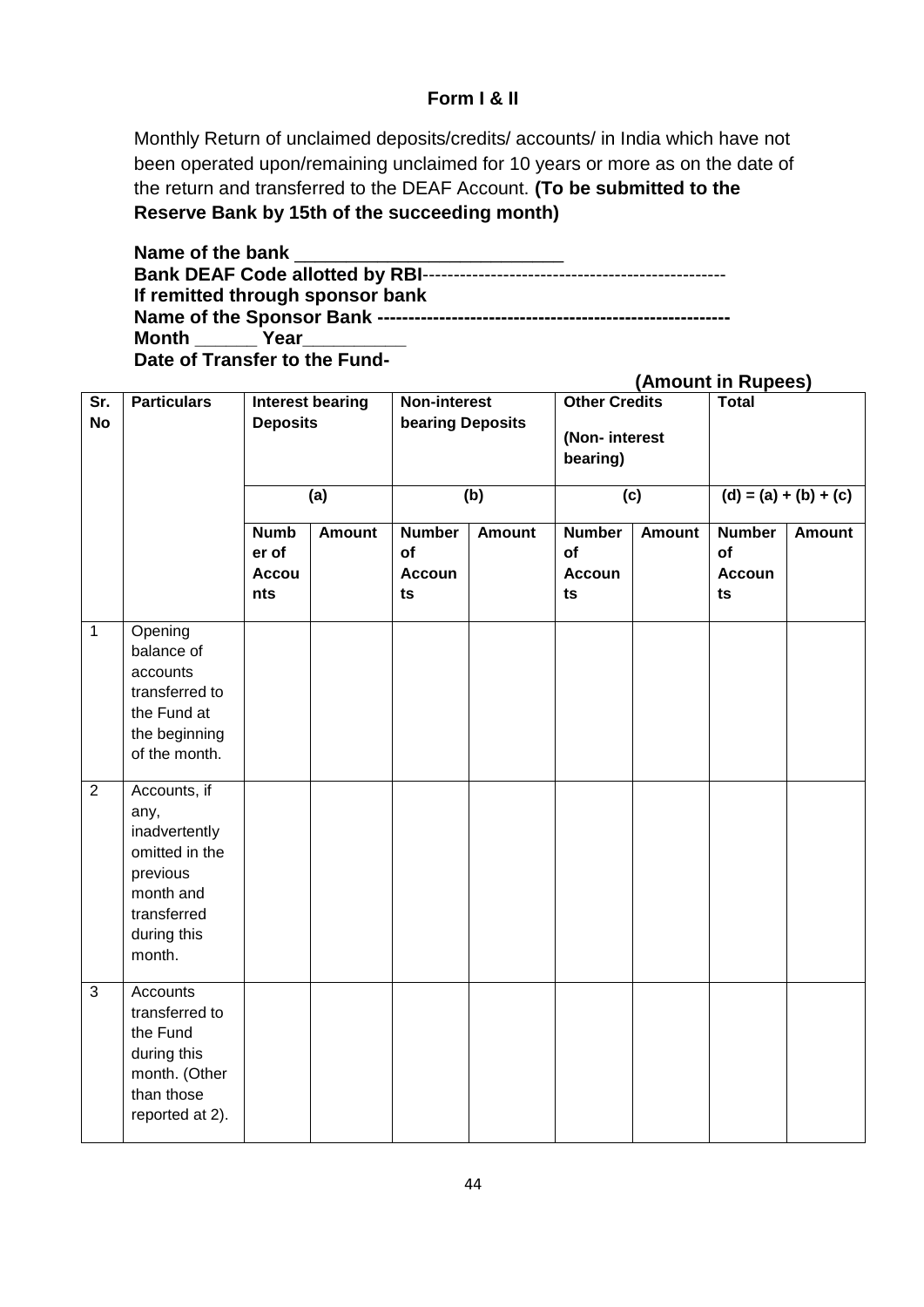| 4 | Claims settled |  |  |  |  |
|---|----------------|--|--|--|--|
|   | and refund     |  |  |  |  |
|   | received from  |  |  |  |  |
|   | the Fund       |  |  |  |  |
|   | during this    |  |  |  |  |
|   | month (only    |  |  |  |  |
|   | the principal  |  |  |  |  |
|   | amount to be   |  |  |  |  |
|   | mentioned).    |  |  |  |  |
|   |                |  |  |  |  |
| 5 | Net amount     |  |  |  |  |
|   | transferred to |  |  |  |  |
|   | the Fund       |  |  |  |  |
|   | during the     |  |  |  |  |
|   | month.         |  |  |  |  |
|   |                |  |  |  |  |
|   | $(2+3-4)$      |  |  |  |  |
|   |                |  |  |  |  |
| 6 | Total amount   |  |  |  |  |
|   | with the Fund  |  |  |  |  |
|   | at the end of  |  |  |  |  |
|   | the(month)     |  |  |  |  |
|   | $20$ $(1+5)$   |  |  |  |  |
|   |                |  |  |  |  |

**Signature: Name: Designation of Officer (With Stamp): Place: Date: Certificate- Details given above are true as per the records of the bank and verified by me and found to be correct. Signature:** 

**Name of Concurrent Auditor (With Stamp): Address:**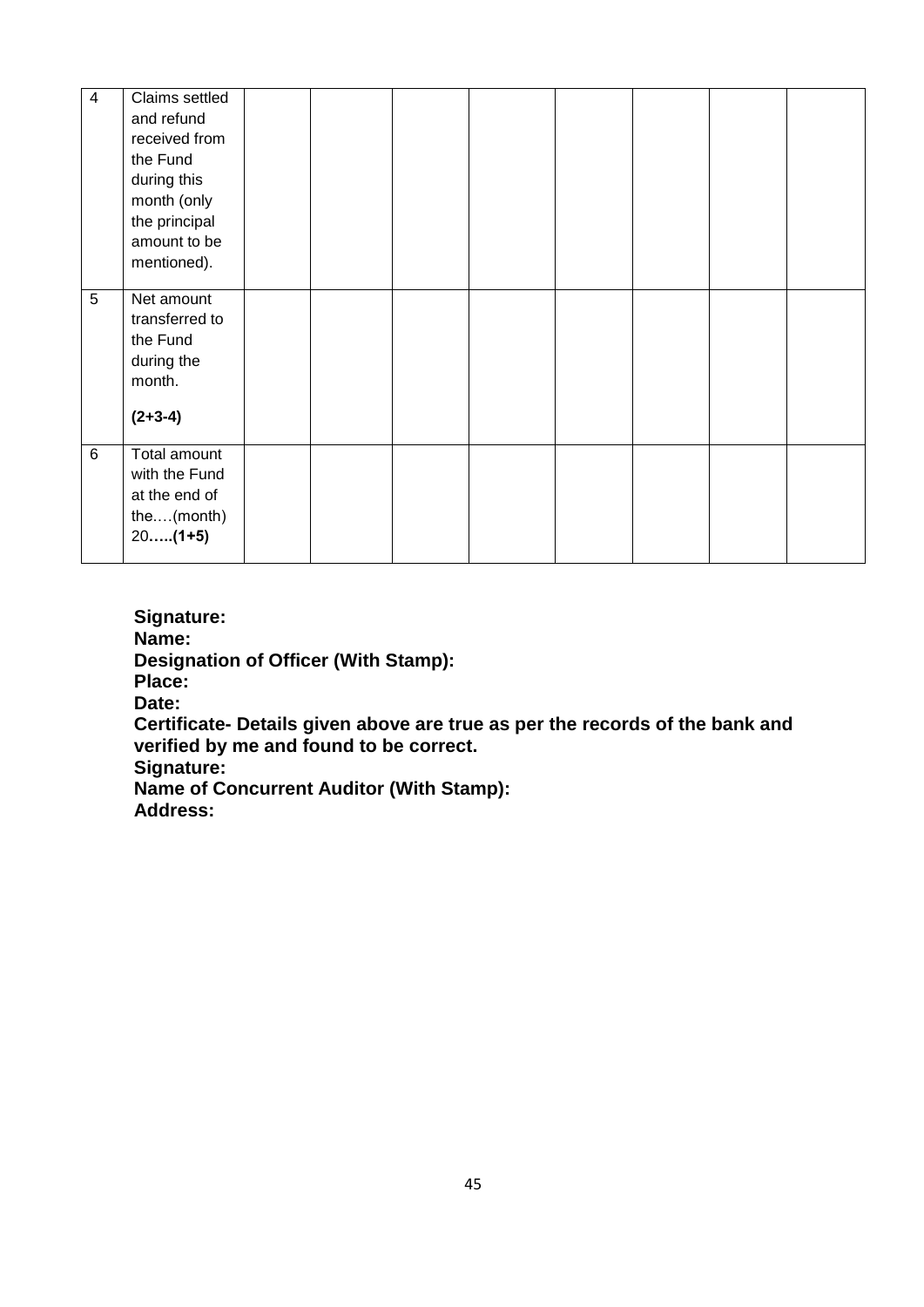#### **Form III Monthly return claiming refund from DEAF (To be submitted along with the claim of refund by 15th of the succeeding month to which the claim pertains)**

**1.Name of the Bank: 2. Bank DEAF Code allotted by RBI**-------------------------------------------------

**3. Depositor/Customer wise details of claims made during the month\_\_\_\_\_\_20\_\_ ( Amount In Rs)**

| Sr No.                                                        | of<br>Name<br>Depositor/<br><b>Customer</b> | <b>Type of Account</b><br>the  <br>Whether<br>interest<br>bearing<br>non<br><b>Interest</b><br>bearing<br>Deposits or other<br>credits | Amount<br>originally<br>transferred to<br>DEAF w r t<br>the<br>Depositors/<br><b>Customer</b> | <b>Date</b><br>transfer<br><b>DEAF</b><br>dd/mm/yyyy | of<br>to | Amount<br>Paid<br>to<br><b>Depositor</b><br><b>Customer</b> | Date of payment<br>of amount at (6)<br>to Depositor/<br><b>Customer</b><br>dd/mm/yyyy | <b>Difference</b><br>between<br>refund<br>claimed<br>from Fund<br>and<br>amount<br>transferred<br><b>DEAF</b><br>to<br>$(6-4)$ | Rates of<br>interest<br>claimed<br>from the<br>Fund for<br>different<br>periods | Period for which interest<br>paid from the Fund on<br>interest bearing unclaimed<br>transferred<br>deposit<br>to<br><b>DEAF</b><br>No of Years/Months/Days<br>(Give period<br>corresponding to different<br>rates of interest specified |
|---------------------------------------------------------------|---------------------------------------------|----------------------------------------------------------------------------------------------------------------------------------------|-----------------------------------------------------------------------------------------------|------------------------------------------------------|----------|-------------------------------------------------------------|---------------------------------------------------------------------------------------|--------------------------------------------------------------------------------------------------------------------------------|---------------------------------------------------------------------------------|-----------------------------------------------------------------------------------------------------------------------------------------------------------------------------------------------------------------------------------------|
| (1)<br><b>Total</b><br><b>Number</b><br>of<br><b>Accounts</b> | (2)                                         | (3)                                                                                                                                    | (4)<br><b>Total</b>                                                                           | (5)                                                  |          | (6)<br><b>Total</b>                                         | (7)                                                                                   | (8)<br><b>Total</b>                                                                                                            | (9)                                                                             | (10)                                                                                                                                                                                                                                    |

**Column 4 amount would be equal to Column 6 amount in respect of Non–interest bearing deposits or other credits transferred to the Fund. Therefore Column (8), (9) and (10) would be Nil for such accounts.**

**Note-**In case of any claim for refund of part amount by the depositor whose unclaimed amount/inoperative deposit had been transferred to the Fund the bank shall claim the entire amount transferred to the Fund in respect of such depositor along with interest payable, if any, from the Fund

**Certified that the above claims have not earlier been made or received from the DEAF Fund.**

**Signature: Signature : Name of the first Signatory: Name of the Second Signatory: Designation of Officer (With Stamp): Designation of Officer (With Stamp):**

Place: Date:

**Certificate** -**Details given above are true as per the records of the bank and verified by me and found to be correct.**

 **Signature: Name of Concurrent Auditor (With Stamp): Address:**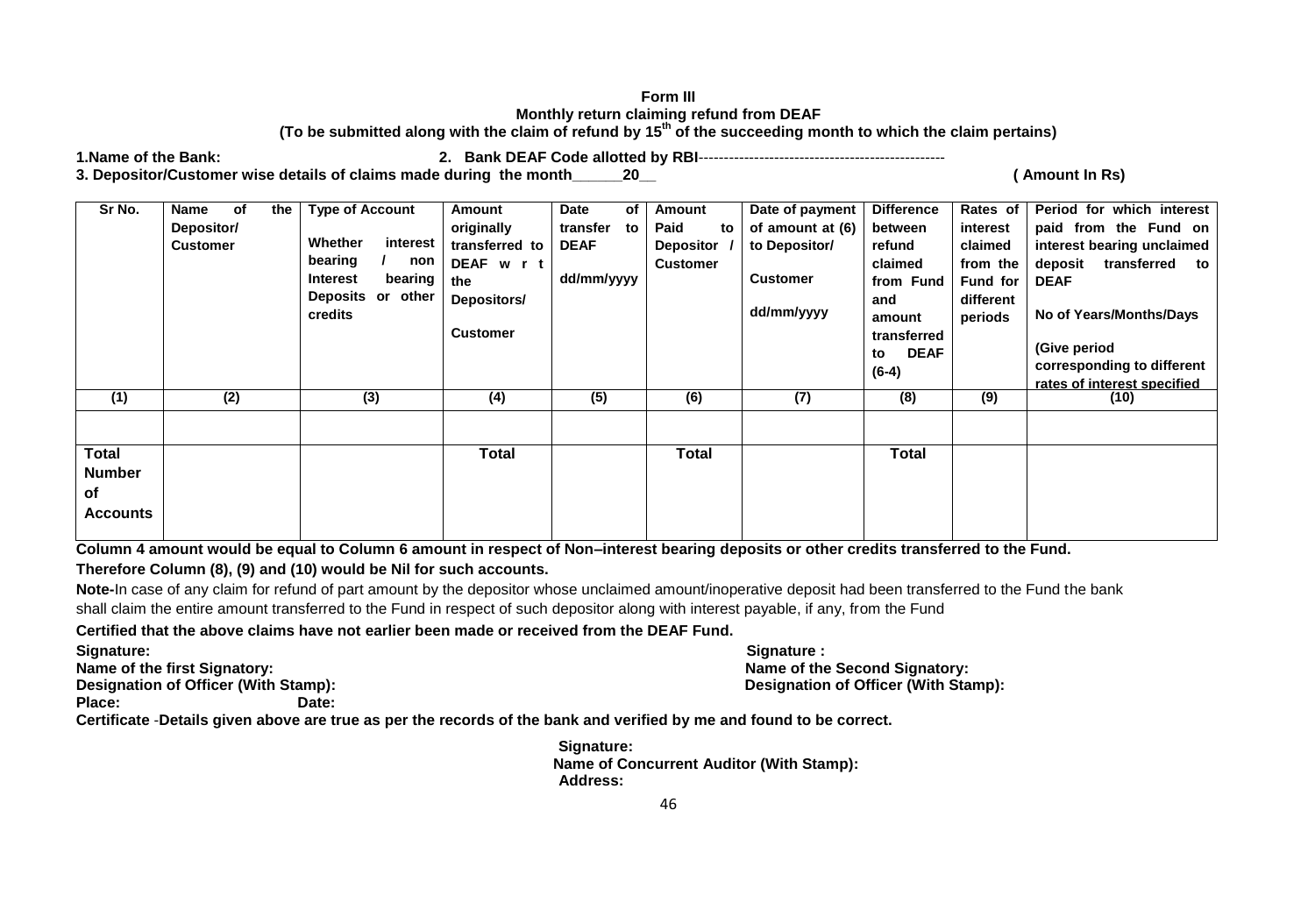### **Form IV Consolidated Return for claims made during the Month**

| Sr<br><b>No</b> | <b>Particulars</b>                                                                                                                                                                                                                                         |                   | <b>Details</b> |
|-----------------|------------------------------------------------------------------------------------------------------------------------------------------------------------------------------------------------------------------------------------------------------------|-------------------|----------------|
|                 |                                                                                                                                                                                                                                                            | No of<br>Accounts | In Rupees      |
| 1               | Name of the Bank-------------                                                                                                                                                                                                                              |                   |                |
|                 | Bank DEAF Code allotted by RBI-----                                                                                                                                                                                                                        |                   |                |
| 2               | Details of claim made during the month                                                                                                                                                                                                                     |                   |                |
|                 | a) Interest bearing Claim<br>(i) From the principal amount transferred to<br><b>DEAF Account</b><br>(ii) Interest claimed from the Fund<br>(iii) Gross Claim ( $i + ii$ )<br>b) Non-Interest bearing Claim<br>(i) From the Principal amount transferred to |                   |                |
|                 | <b>DEAF Account</b>                                                                                                                                                                                                                                        |                   |                |
| 3               | <b>Total claim from Fund</b><br>$(2.(a) (iii) +2 (b) (i))$                                                                                                                                                                                                 | $\star$           | @              |

## **(To be submitted to the Reserve Bank by 15thof the succeeding month)**

\* The total number of accounts should tally with Total of Column Number 1 of Form III.

@ The amount should also tally with Total of Column 6 of Form III.

Certified that the above claims have not been earlier made or received from the DEAF Fund.

**Name: Designation of Officer (With Stamp): Signature: Place: Date:**

**Certificate-**The consolidated claim made above relates to the depositor/customer as detailed in Form III. Details of the claims are genuine, verified by me and found to be correct.

**Signature: Name of Concurrent Auditor (With Stamp): Address:**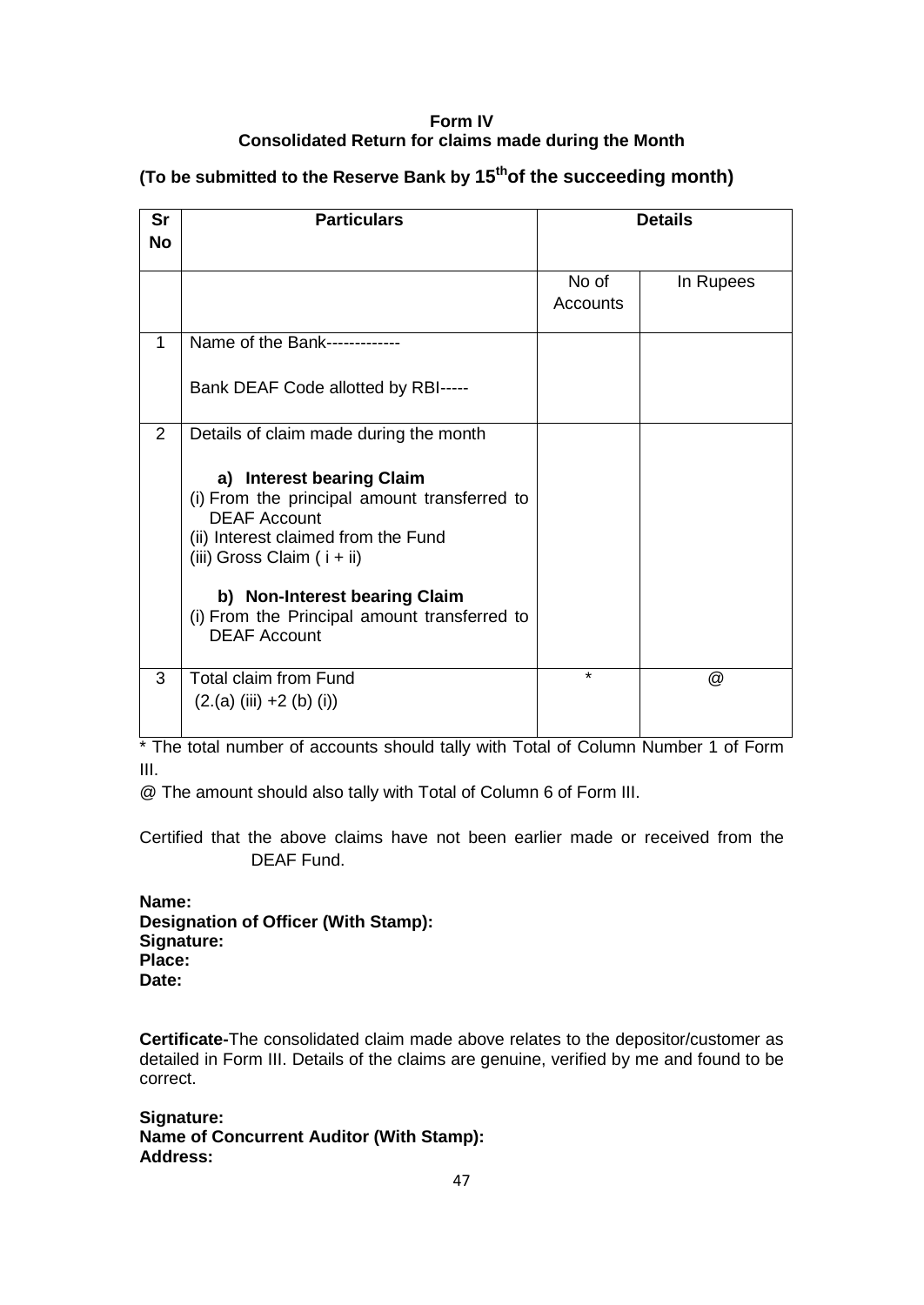## **Form V**

# **Yearly return on the position of unclaimed deposits (Within thirty days from the close of the calendar year)**

Name of the Bank

**Bank DEAF Code allotted by RBI**-------------------------------------------------

|                                                                                                |                     |                               |                                     | <b>Amount in Rupees)</b>      |  |
|------------------------------------------------------------------------------------------------|---------------------|-------------------------------|-------------------------------------|-------------------------------|--|
|                                                                                                |                     | Previous year                 | Current year                        |                               |  |
|                                                                                                | <b>Number</b><br>of | <b>Balance</b><br>Outstanding | <b>Number of</b><br><b>Accounts</b> | <b>Balance</b><br>Outstanding |  |
| <b>Type of Accounts</b>                                                                        | <b>Accounts</b>     |                               |                                     |                               |  |
| Current deposit accounts                                                                       |                     |                               |                                     |                               |  |
| Savings bank deposit accounts                                                                  |                     |                               |                                     |                               |  |
| Fixed or term deposit accounts                                                                 |                     |                               |                                     |                               |  |
| Other deposit accounts in any form or                                                          |                     |                               |                                     |                               |  |
| with any name                                                                                  |                     |                               |                                     |                               |  |
| Credit balance in Cash credit accounts                                                         |                     |                               |                                     |                               |  |
| Margin Money against issue of Letter<br>of Credit/Guarantee etc. or<br>any<br>Security deposit |                     |                               |                                     |                               |  |
| Outstanding telegraphic transfers                                                              |                     |                               |                                     |                               |  |
| Mail transfers                                                                                 |                     |                               |                                     |                               |  |
| Demand drafts                                                                                  |                     |                               |                                     |                               |  |
| Pay orders                                                                                     |                     |                               |                                     |                               |  |
| <b>Bankers</b> cheques                                                                         |                     |                               |                                     |                               |  |
| Sundry deposit accounts                                                                        |                     |                               |                                     |                               |  |
| Vostro accounts                                                                                |                     |                               |                                     |                               |  |
| Inter-bank clearing adjustments credit                                                         |                     |                               |                                     |                               |  |
| Unadjusted National Electronic Funds                                                           |                     |                               |                                     |                               |  |
| Transfer (NEFT) credit balances                                                                |                     |                               |                                     |                               |  |
| Other such transitory accounts credit                                                          |                     |                               |                                     |                               |  |
| Unreconciled credit balances on account<br>of Automated Teller Machine (ATM)<br>transactions   |                     |                               |                                     |                               |  |
| Undrawn balance amounts remaining in<br>any prepaid card issued by banks                       |                     |                               |                                     |                               |  |
| Others*                                                                                        |                     |                               |                                     |                               |  |
| <b>TOTAL</b>                                                                                   |                     |                               |                                     |                               |  |

\*Please specify the details.

**Signature: Name: Designation of Officer (With Stamp):** Place: Date: **Certificate - The above details have been verified by me and found to be correct**.

**Signature: Name of Concurrent Auditor (With Stamp): Address:**